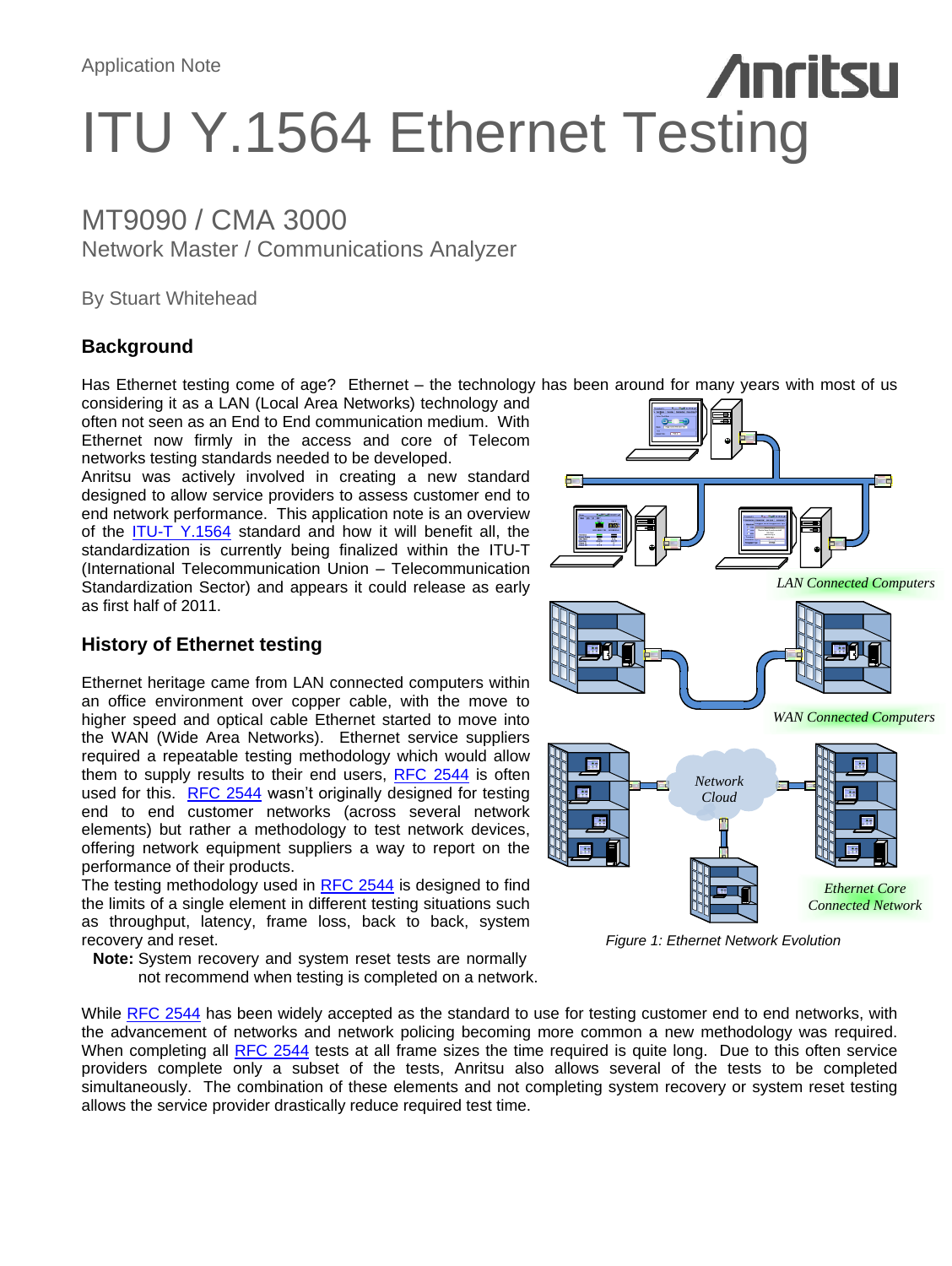### **Today's networks**

Network traffic requirements have diversified over the more recent years from data centric to very mixed with much more importance by end users now being placed on real time applications such as video and voice. With network elements buffering traffic concern is often raised as to the possible effects on real time applications across the full network especially if poorly implemented.

In most cases the data pipe provided to end customers can be increased in line rate with future customer requirements, with the service provider normally rate limiting or policing the link based on the SLA (Service Level Agreement) or contract between the two parties. Most service provider's rate limit customer's traffic at the network ingress and egress point, the point where the customer traffic enters or departs the service provider's equipment. It's also possible for service providers to offer different Ethernet classes of service to customers this is commonly achieved with the use of VLAN's (Virtual Local Area Network) or DSCP (Differentiated Services Code Point). Some service providers are starting to look into allowing their customer to burst traffic for different durations, this type of implementation isn't common in today's Ethernet networks.

### **Requirement for a new standard**

With the combination of changing end user traffic profiles including multiple frame sizes and streams which require different traffic priorities through the network, service providers have quickly discovered some shortcomings in RFC [2544.](#page-4-0) Many service providers also understand their future requirements will most likely require the network to offer a per stream traffic policed system, not a less complicated rate limited model. The area's most important for service providers includes, testing multiple traffic streams simultaneously, confirming the policing per stream, confirming the transfer time and jitter across the network and confirming the network could manage bursts of traffic for short durations.

### **Dividing traffic priorities from the end user perspective**

End users are dividing their traffic into different classes each with different priorities of service, service providers

are able to package this data into different service offerings. This allows the service provider to offer end users ways to design their networks different cost models.

Traffic is commonly divide groups each with different different network

| more flexible<br>orks and offer  | Data         | Low       | n/a      | Varving                | Varving |
|----------------------------------|--------------|-----------|----------|------------------------|---------|
|                                  | Voice        | High      | Low      | Small                  | Small   |
|                                  | <b>Video</b> | Very High | Very low | Varving                | Medium  |
| d into 3 key<br>:rent<br>network |              |           |          | Table 1: Traffic Types |         |

**Priority Latency Frame size Bandwidth Requirement**

requirements. With areas such as Video on Demand, Video conferencing and telephony systems switching to Voice over IP, network requirements have quickly changed to low latency and jitter becoming key factors. Customers are now looking into not only their current network loads but also the requirement of each service type and purchase packages which allow them the flexibility they require.

### **Setting different traffic types**

The Metro Ethernet Forum (MEF) released the standard [MEF 10.2 Phase 2](#page-4-0) which offers great detail on how to classify traffic on a network into different bandwidth profiles, color-blind or color-aware.

**Note:** The [ITU-T Y.1564](#page-4-0) standard uses the same methodology to ensure consistency and wherever possible the same terminology but in the first instance whenever available follows the terminology defined in ITU-T [Y.1563.](#page-4-0)

Traffic can be divided into 3 bandwidth profiles each assigned a different color, traffic up to the CIR (Committed Information Rate) is classified as green, traffic from the CIR up to EIR (Excess Information Rate) is classified as yellow while traffic above the EIR is classified as red.

**Note:** Interestingly today terms such as CIR and EIR are often not referenced in Ethernet but they date back to much earlier data standards such as [Frame Relay](#page-4-0) FRF.13 and [ISDN ITU-T I.370.](#page-4-0)

Color-blind traffic is when the service provider does not take into account any CoS (Class of Service) marked within the frame and normally offers a simple rate limited type of service. Color-aware traffic takes into account the CoS of the frames by defining them as CIR and EIR then implementing the network policing settings.

- CIR: Traffic rate the service provider commits will be obtainable, large bursts of frames might be dropped.
- EIR: Traffic rate the service providers commits is possible to deliver but may not always be available, not normally obtainable during times of network congestion.

| Up to $CIR$   Always obtainable                         |
|---------------------------------------------------------|
| <b>CIR to EIR</b>   Able to be discarded by the network |
| Above EIR   Discarded by the network                    |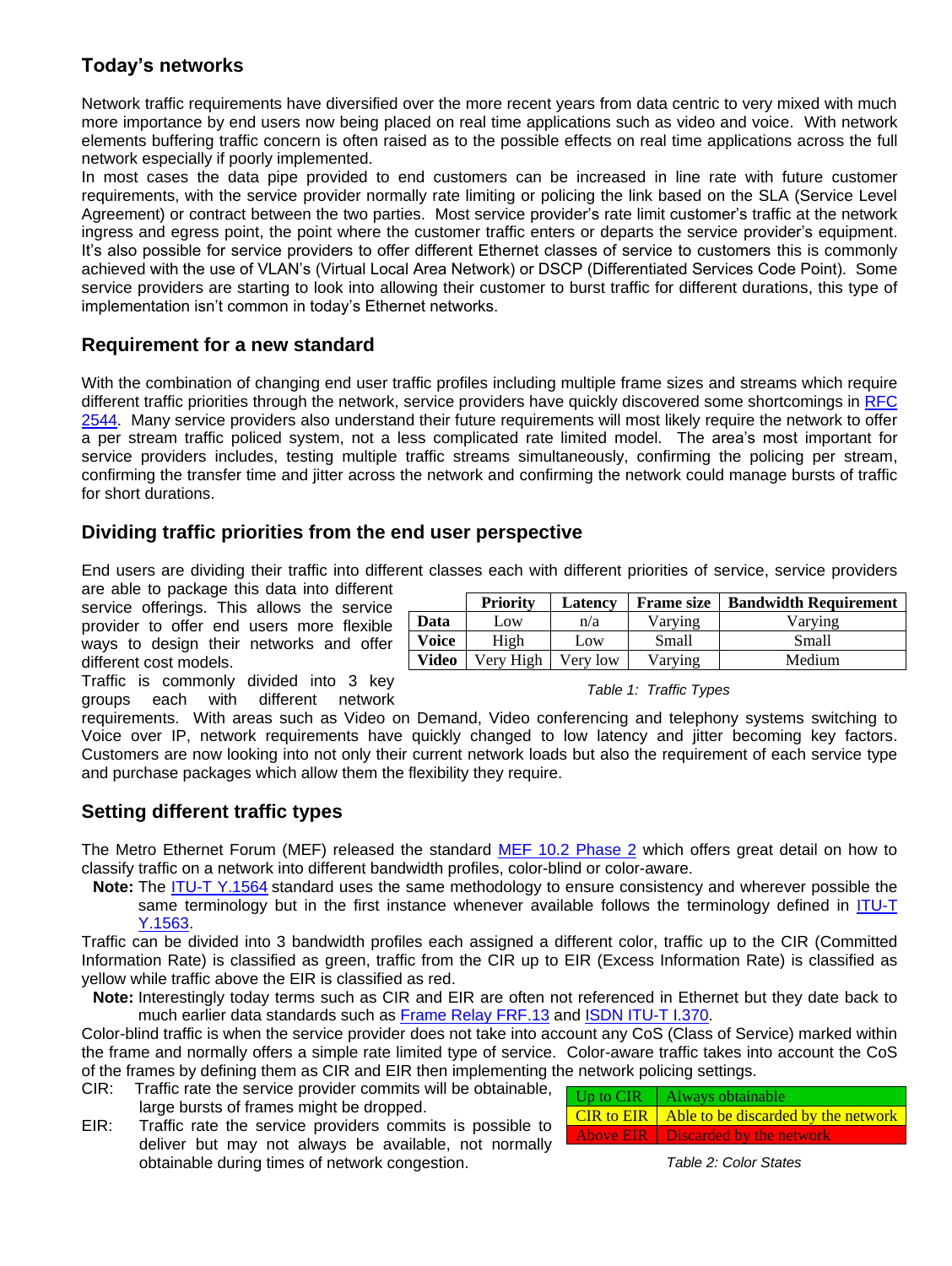Ethernet traffic throughput profile varies continuously due to the large variation in traffic types and multiple users making it very important to test the worst case situation. The most extreme case being a high throughput burst's over a short period of time which is policed by the CBS (Committed Burst Size) and EBS (Excess Burst Size) configurations of a network element.

- CBS: Maximum limit of frames able to be sent (in bytes) with a minimum IFG (Inter Frame Gap) at the interface line rate above the CIR.
- EBS: Maximum limit of frames able to be sent (in bytes) with a minimum IFG at the interface line rate above the EIR.

To simplify testing several new terms have been defined in this standard, the key ones listed below,

Information Rate: IR is the average bit rate of Frames measured from the start of the first MAC address bit to the end of the last FCS (Frame Check Sequence) bit.

Utilization Line Rate: ULR is the average bit rate of Frames measured from the start of the first IFG (at minimum IFG size) bit until the end of the last FCS bit.

Test Flow: An individual stream of traffic which can be identified by its Ethernet header information. Within the traffic stream the header information may vary to allow for different CM (Color Mode) and traffic types (CIR, EIR) within the stream.

### **Policing**

Most modern switches and NID (Network Interface Devices) have the ability to set different traffic policing parameters. When a policer is activated it will monitor the incoming frames and determine their CM. If CM is set to Color-Aware it will then monitor incoming frames and assign them the relative color of Green or Yellow based on the frame header matching the policer setting and current IR. Refer to Figure 2 and the text below for more details,

- 1. As frames enter the network device they will be defined as Color-Aware or not.
- 2. Once confirmed to be Color-Aware the frames are then passed to the first of two token buckets,
	- a. Frame headers are then check to confirm what color they are tagged, commonly via the DSCP or PCP (Priority Code Point ({within the 802.1Q header}) bits within the header.
- 3. The incoming green frames IR is compared to the CBS tokens in the bucket, if tokens remain in the bucket the frame will consume a token and be passed to the egress of the network element. When the IR is lower than the CBS token replenishment rate the bucket will be fill.
- **Note:** The CBS bucket is replenished at a rate of CIR/8/sec.



*Figure 2: Internal workings of Policer*

- a. If the IR is higher than the CBS replenishment rate the tokens within the bucket will reduce to 0, at this point the incoming frame will be passed to the EBS bucket for processing.
- 4. Frames tagged as yellow and frames passed from the CBS bucket will be checked against the EBS buckets tokens, if the IR is lower than the number of tokens they will be allowed to pass any frames above this rate will be tagged as red and discarded.

**Note:** The EBS bucket is replenished at a rate of EIR/8/sec.

### **The Y.1564 standard**

With networks evolving the standard needed to address these different types of network configurations and ensure quality is maintained across networks with multiple streams with different policing parameters. This new standard also allows the engineer to input the SAC (Service Acceptance Criteria) information which is normally based on a subset of the users SLA (Service Level Agreement). By inputting the SAC information before the test is started it's possible to set simple pass fail criteria simplifying the results and possible points of concern for the engineer. In order to simply the test and address all areas the standard has been written around two core components the Service Configuration Test and the Service Performance Test.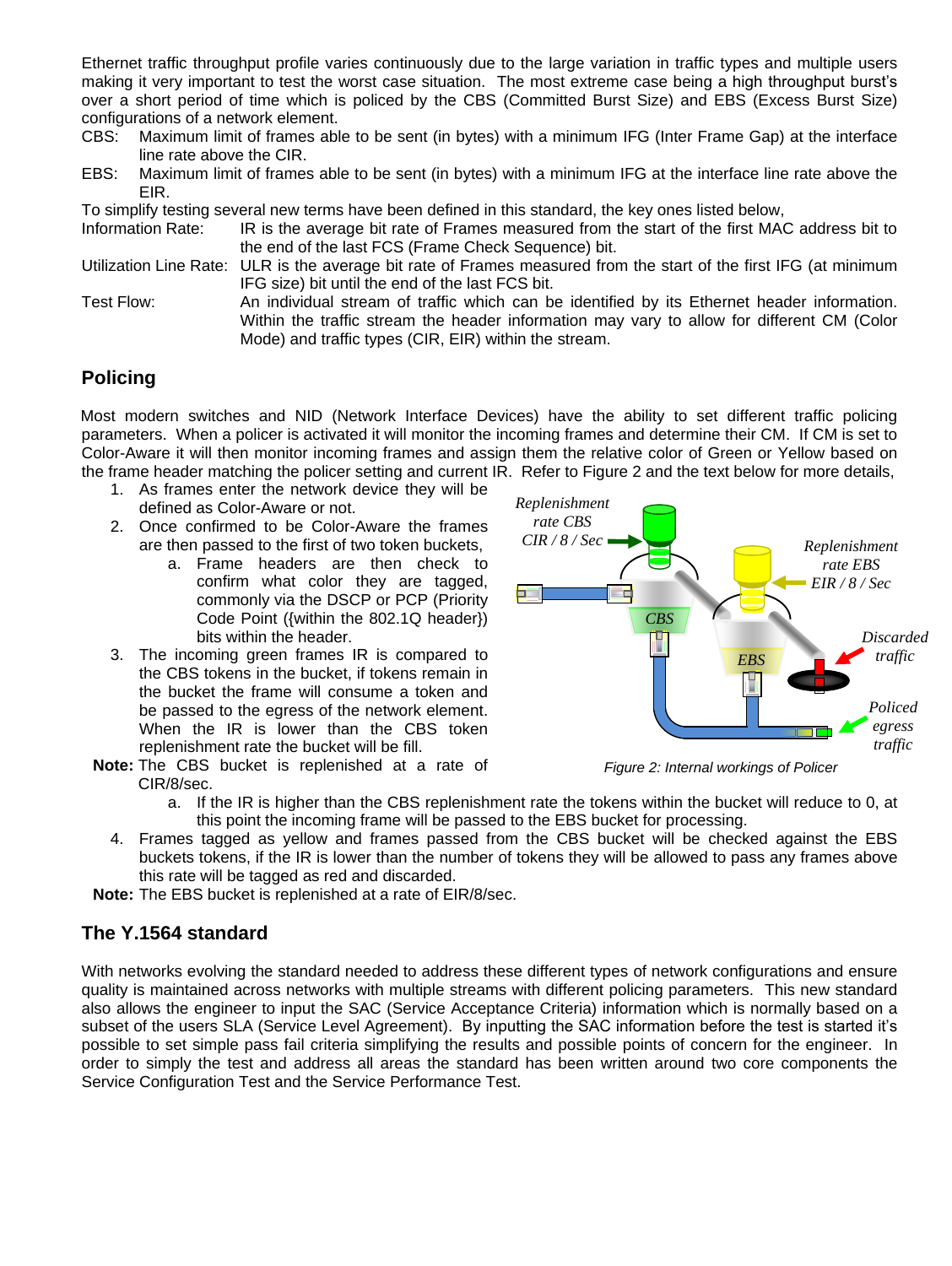### **Service Configuration Test**

During this stage each of the individual Test Flows are completed in a sequentially manner, confirming there are no network configuration issues. The service provider has the ability to configure each Test Flow individually to different frame size or mixture of frame sizes called an EMIX as well as adjusting the throughput and other header

information such as MAC addresses, VLAN settings, IP addresses, DSCP etc. The standard also allows engineers to configure the different types of Service Configuration Tests to perform such as,

| CIR: | Color Aware and Non Color Aware,                   |
|------|----------------------------------------------------|
|      | simple or stepped.                                 |
| EIR: | Color Aware and Non Color Aware,                   |
|      | Traffic Policing: Color Aware and Non Color Aware, |
| CBS: | Color Aware and Non Color Aware,                   |
| EBS: | Color Aware and Non Color Aware                    |
|      | with CIR=0, Color Aware and Non                    |
|      | Color Aware with CIR>0.                            |
|      |                                                    |





**Note:** CBS and EBS are placed in review status

and **not** implemented in the first release. Current status is **preliminary / experimental**.

The configured tests are then completed within a few seconds allowing the following information to be monitored and recorded;

IR (Information Rate), FLR (Frame Loss Ratio), FTD (Frame Transfer Delay), FDV (Frame Delay Variation), FLR<sub>SAC</sub> (Frame Loss Ratio with reference to the Service Acceptance Criteria).

Figure 4 below is a pictorial view of frames traveling at the CIR then bursting to the CBS, while completing this the test and measurement equipment must also comply to specific Pre Burst and Post Burst gaps ensuring the token buckets are in the correct status.



The Service Configuration Test is required to pass before moving to the Service Performance test,

### **Service Performance Test**



With the tester generating each Test Flow and recording the IR, FTD, *Figure 5: Service Performance*  FDV, FLR and AVAIL results for each frame simultaneously dramatically reduces the testing time when compared to [RFC 2544.](#page-4-0)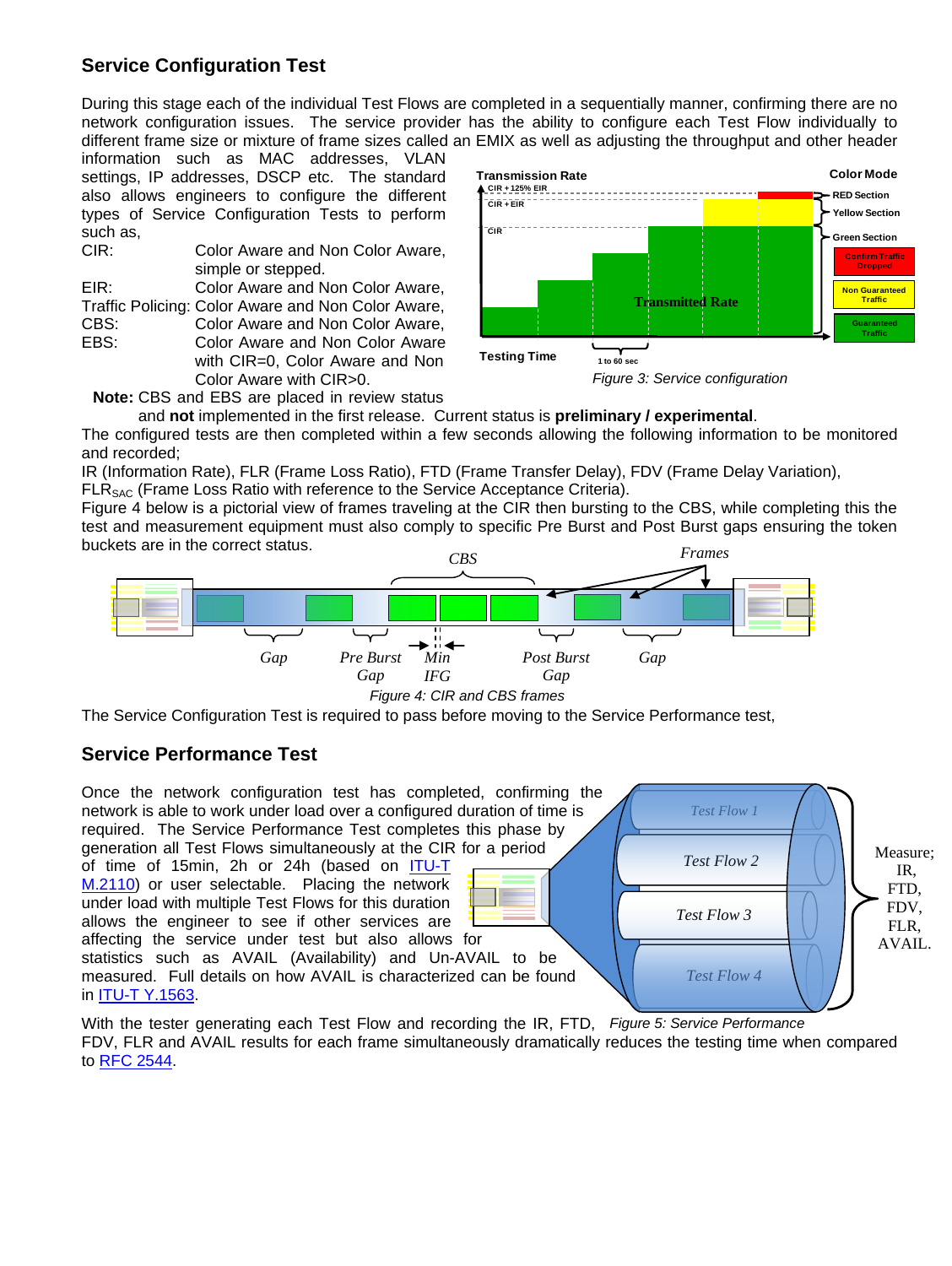### **Overview of measurements**

- IR: The Information Rate is the average rate of the frames starting from the first MAC address bit and ending with the last FCS bit at a measurement point. It is normally expressed as CIR or EIR.
- FTD: The time a frame takes to transfer between two measurement points of a network is considered the FTD.
- Due to complexities of timing across Ethernet networks FTD is normally measured in a round trip manner.
- FDV: The variation of the arrival of frames at the measurement point.
- FLR: The ratio of the total lost frames with comparison to the total frames transmitted.
- FLR<sub>SAC</sub>: The FLR stated in the Service Acceptance Criteria, allowing the measurement equipment to offer a simple pass or fail indication based on user inputted data.
- AVAIL: A test flow is considered to be in one of two states either Available or Unavailable, switching to the Unavailable happens from the commencement of a block of 10 consecutive  $SE_{\text{FTH}}$  (Severe Errored Second Ethernet). A SES<sub>ETH</sub> is considered when the FLR for that second excess a rate of 0.5. Once the  $SES<sub>ETH</sub>$  rate is exceeded the test flow will remain in the Unavailable state until the commencement of a block of 10 consecutive non- $SES_{FTH}$ .
- Note: The rate of 0.5 is a proposed value in **[ITU-T Y.1563](#page-4-0)** and can be adjusted depending on the CoS requirements.

### **Conclusion**

The new standard [ITU-T Y.1564](#page-4-0) offers a very large advancement on the current testing methods of [RFC 2544](#page-4-0) used by service providers or manually configuring multiple streams. One of many key points being the ability to confirm each Test Flow at rates which will exceed the network configuration, then complete a timed test with all test flows concurrently. As network services advance to include policing by color and Burst Rates this standard will become essential for commissioning a circuit and completing testing after repair or during fault verification. Due to this Anritsu believe service providers will quickly make use of the many benefits of [Y.1564](#page-4-0) and our products will be your ideal companion in the field to ensure you get the job quickly first time and on time.

### <span id="page-4-0"></span>**References**

If you require further information don't hesitate to contact your local Anritsu office or refer to the standards listed below;

ITU-T Y.1564 (Ethernet Service Activation Test Methodology),

- <http://www.itu.int/rec/T-REC-Y.1564/en>
- ITU-T Y.1563 (Ethernet frame transfer and availability performance), <http://www.itu.int/rec/T-REC-Y.1563/en>
- ITU-T I.370 (Congestion Management for the ISDN Frame Relaying Bearer Service),
	- <http://www.itu.int/rec/T-REC-I.370/en>
- ITU-T M.2110 (Bringing into service international multi-operator paths, sections and transmission systems), - <http://www.itu.int/rec/T-REC-M.2110/en>
- MEF 10.2 (Ethernet Service Attributes Phase 2),
- [http://metroethernetforum.org/page\\_loader.php?p\\_id=29](http://metroethernetforum.org/page_loader.php?p_id=29)
- IETF RFC 2544 (Benchmarking Methodology for Network Interconnect Devices),
	- <http://datatracker.ietf.org/doc/rfc2544/>